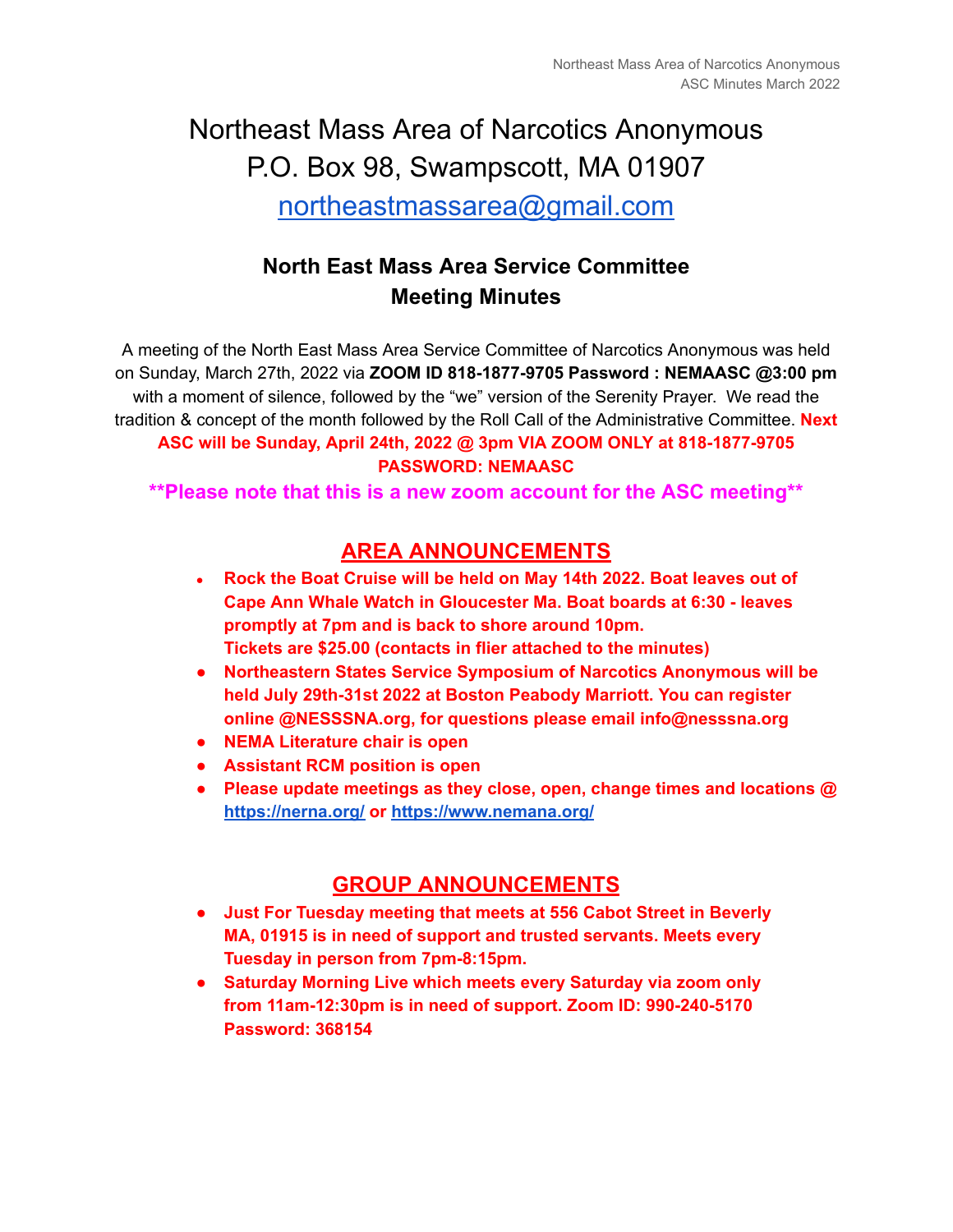# **ADMINISTRATIVE REPORTS**

#### **CHAIR-Joe P. No report**

# **VICE-CHAIR-Tricia C. No report**

#### **SECRETARY-Nikki G. No report**

### **TREASURER-Tom S.**

**Below is a summary of the donations and expenses for March 2022:**

- **● \$881.45 received in donations**
- **● \$881.45 will be donated to NERNA in March 2022**

*Please see attached spreadsheet for the financial breakdown of the March 2022 Treasurer Report.*

**Please note: Donations can be made to NEMA by:**

- **1. In person donations at ASC**
- **2. Mailing donations to NEMA PO BOX**
- **3. Through the NEMA paypal account**

**Steps for Paypal:**

**Log into paypal application by creating a group email or use Venmo email previously established)**

**Enter email: [nematreasurerna@gmail.com](mailto:nematreasurerna@gmail.com)**

**Enter Memo: Include Group's name, day, meeting time & donation amount**

**Tom S. (Treasurer) – 339-440-2388 Kaitlin M. (Asst. Treasurer) – 508-364-6299**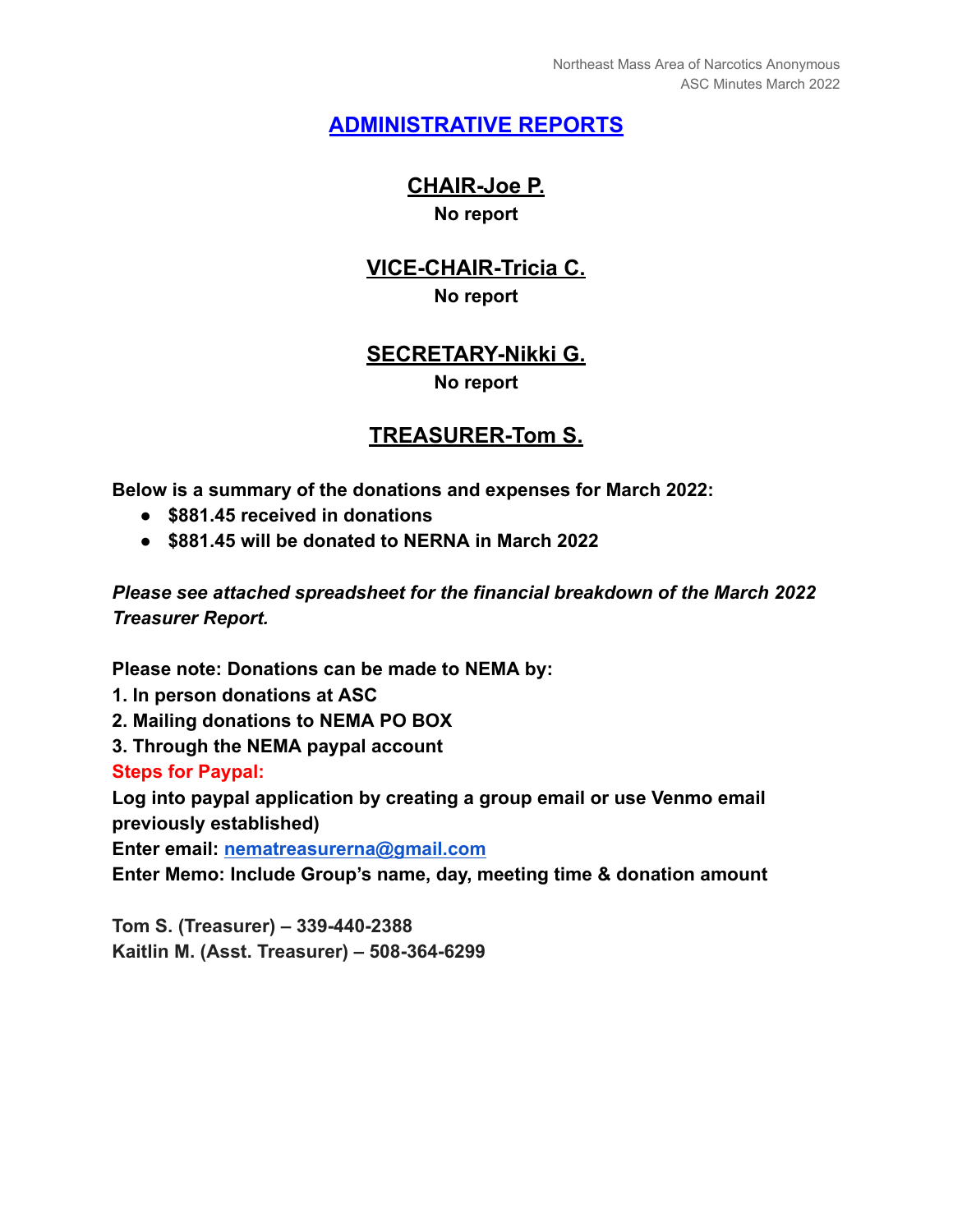## **HOSPITALS & INSTITUTIONS- Kaitlyn M.**

#### **ZOOM ID: 844 9598 8269**

- 1. Started the meeting in the customary way:
	- a. Moment of Silence
	- b. Serenity Prayer
	- c. 12 Traditions 12 Concepts
- 2. Continued the meeting in the customary way:
	- a. Definition and purpose
	- b. Attendance
		- i. 11 People in Attendance
	- c. Approved Previous Month's Minutes
- 3. Roll call:
	- a. 3 of 6 Facilities had Panel Coordinator reports given
- 4. Voting and Motion Making policy
	- a. Quorum was 6, Majority 4, 2/3 Was 4
		- i. Customary money motion
- 5. New Business
	- a. Carmen V. to chair our H & I Learning Day ADHOC, communicating with Boston Area
	- b. Deactivated OPEN ZOOM Commitments that were open due to lack of attendance.
	- c. C.H.A. Whidden requested commitments to come back in, starting with the  $2^{nd}$ Wednesday at 7 pm. Sam B. to take on this commitment and coordinator.
	- d. Mayflower facility in Wilmington has requested commitments, trying to communicate what facility is requesting. More will be revealed.
	- e. Vote to have the subcommittee meeting bi-monthly. Next subcommittee meeting in May and will revisit policy change.
	- f. Congratulations to Roberto F. for qualifying as a new panel leader.
- 6. Commitments
	- a. Commitment Status:

| <b>STATUS</b>         | <b>START</b> | <b>END</b> |
|-----------------------|--------------|------------|
| <b>OPEN</b>           |              |            |
| <b>OPEN / COVERED</b> |              |            |
| <b>COVERED</b>        | 29           | 30         |

b. Panel Coordinator Positions OPEN at: none

- c. Panel Coordinator Positions OPEN / COVERED at: D.U.I.L., Serenity at Summit, **RCA**
- 7. Closed the meeting in the customary way.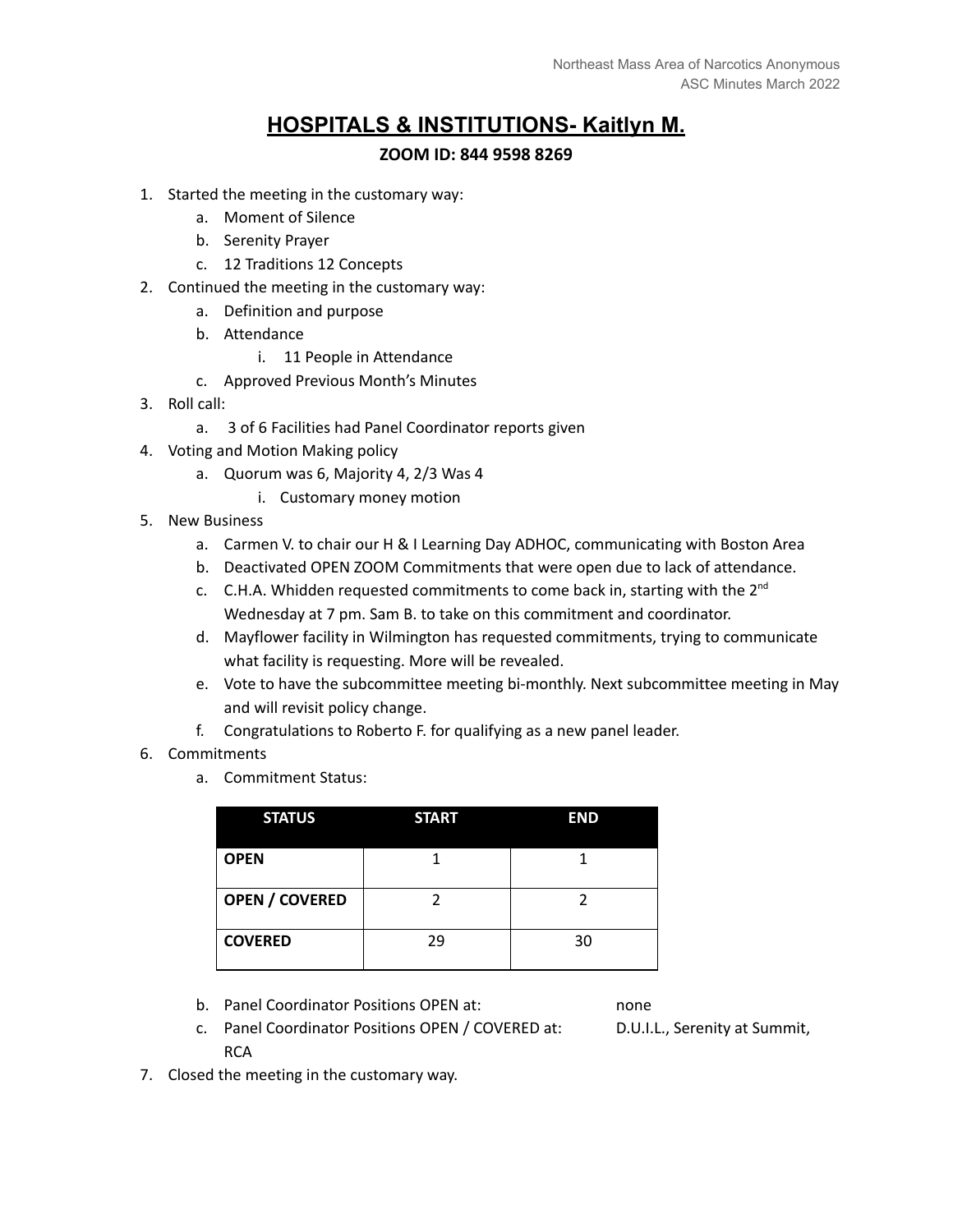8. Next H & I meeting will be May 22, 2022.

In Loving Service, Kaitlin M. and Jennifer A.

#### **RCM- Mike Shorts**

# No report **ASST RCM- Open**

# **CONVENTION COMMITTEE- Carla M.**

**Hey yall!!**

**Thank you to the committee for allowing me to serve as your next convention chair. I didn't expect to be chair but look forward to serving my area with so many helpful hands on our committee. Our upcoming events are not only 1 but 2 boat cruises coming up. Same locations, Cape Ann Whale Watch in Gloucester. The first on May 14th and second on August 20th. More will be revealed about a Speaker jam happening in the fall. Our next committee meeting will be on Thursday April 14th at 7pm. I believe that's all for now.**

> **Stay willing, In Loving Service, Carla M.**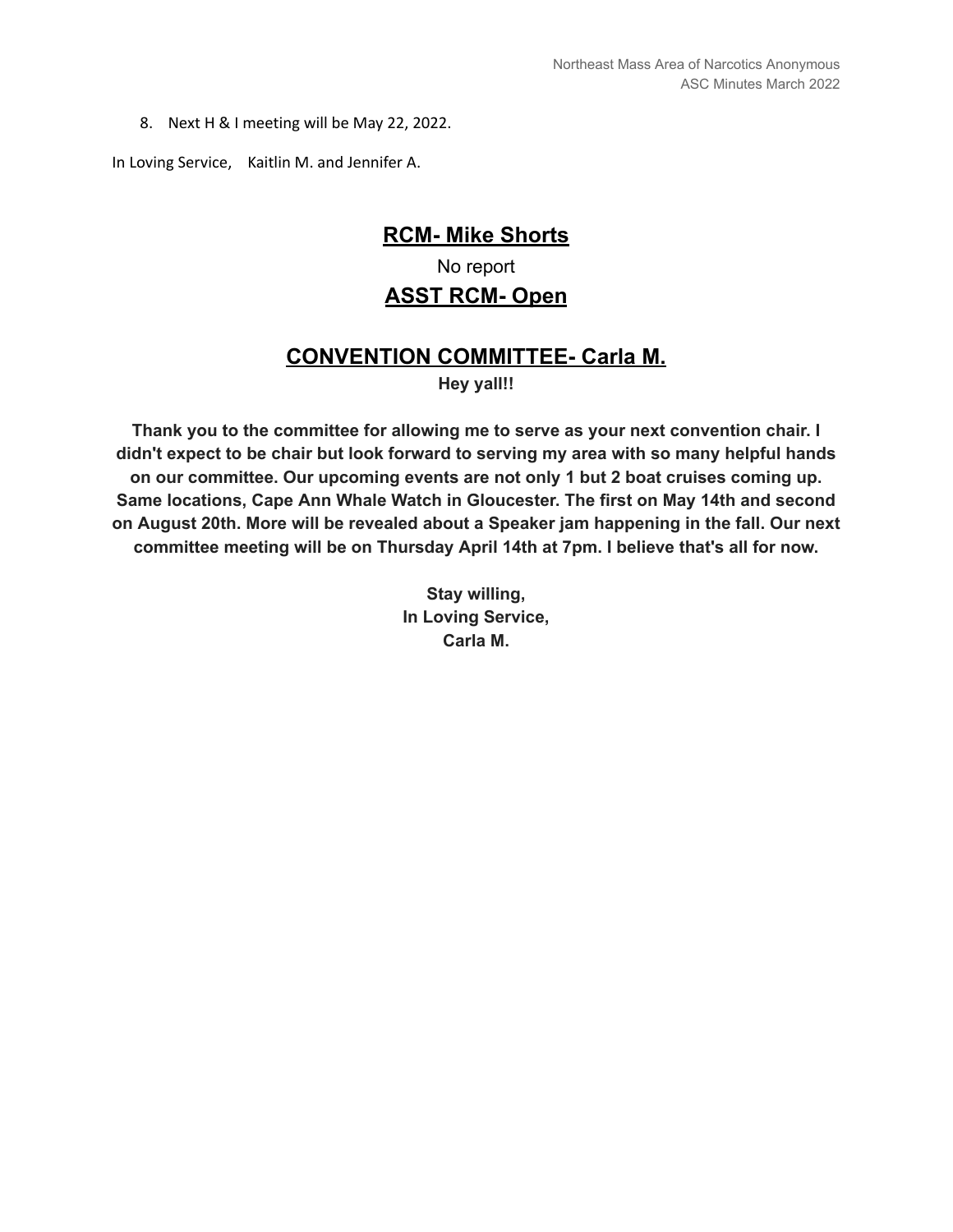# **PUBLIC RELATIONS-Kris R**

Good afternoon NEMA,

Public Relations did meet in March with two members in attendance. We only have enough support to take on a couple of smaller projects. The two projects we have underway are:

- 1. Flier Hanging throughout our Area
- 2. Contacting various media outlets (newspaper, local access tv etc.) with a tailored letter pointing out the existing and known meetings within the community they are serving
- 3. A possible lead for a health fair this summer (more discussion during our April meeting)

Your PR Team discussed the value of home groups helping with flyer hanging. This would be a wonderful experience both for your home group and the community it serves. Hanging flyers about Narcotics Anonymous in your community help grow unity within your home group and builds a stronger sense of belonging within the community, not to mention, we could use you help.

If you group is interested in hanging some flyers for Narcotics Anonymous, please reach out to us. We will provide the flyers, business cards, and magnets along with some basic training. The weather is getting nice again, and it'll feel good to get outside together.

**We ask that each member consider this; how did you find your first NA meeting? If it was through the: courts, therapist, school, flyer, PSA, family, or friend (who found NA through one or more of those methods) – you are here because of Public Relations efforts.**

**We can't get you to "care," but even if apathy has a hold of you as it does for many other people, we are asking you to consider doing something with PR. You found NA because of PR efforts; please give that opportunity to the addict who has not found us yet.**

Next Meeting:

**April 5th 6:00 pm & May 3rd , 6:00 pm at:**

<https://us02web.zoom.us/j/84022029960?pwd=M3EwWFRObVlySlRpVjZWSzZ1WHM4QT09>

Zoom ID: 840 2202 9960 Password: NEMAPR

If you wish to give back to the program that allows you to have the life you live today, please contact the Public Relations Team; we could use you.

NEMA PR pr.nema@outlook.com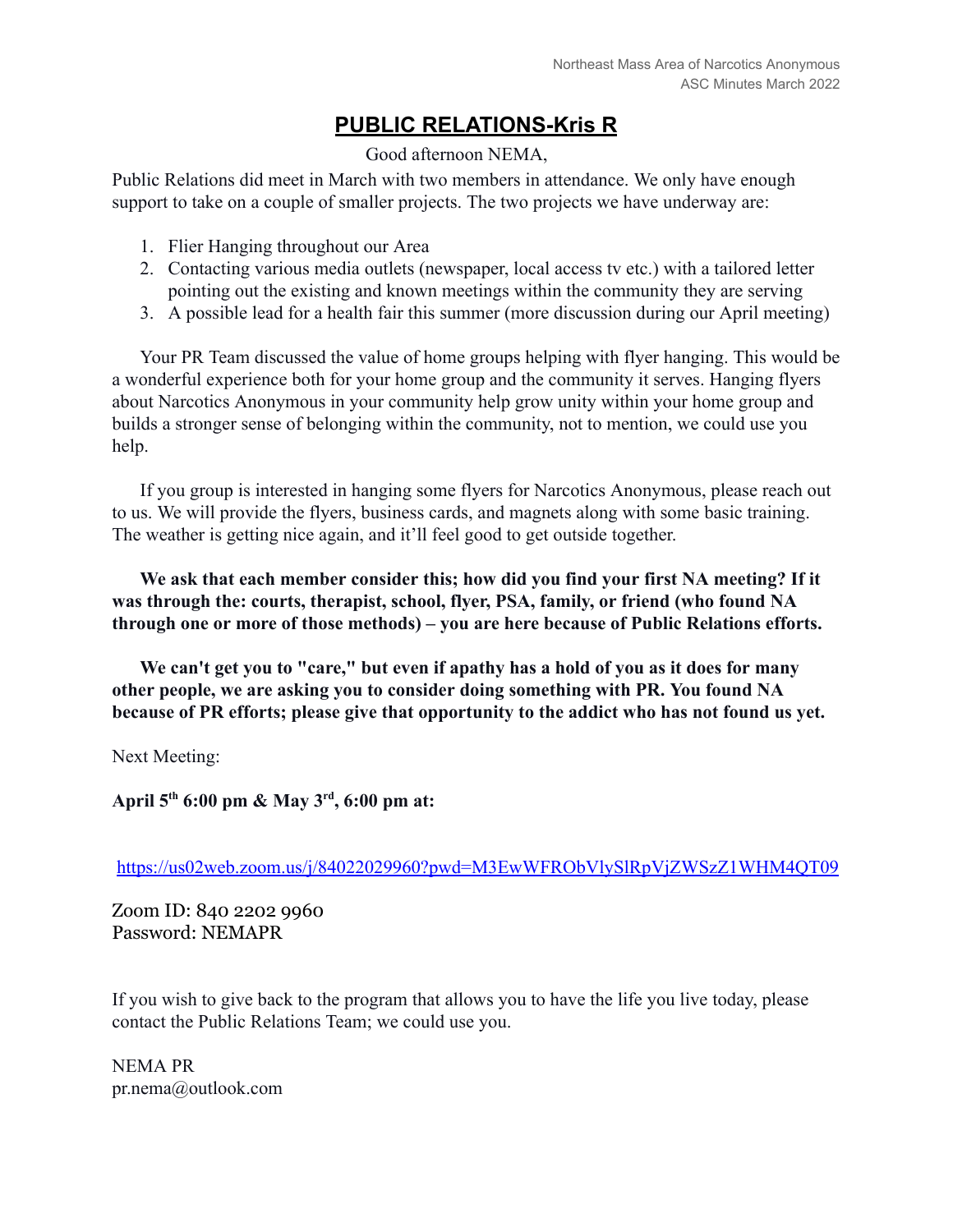# **POLICY-Chris G.**

**Policy will be meeting April 12th via zoom ID 894 087 2461 at 530pm. There have been no new changes to the policy. The meeting will consist of discussing ideas of how our policy can best reflect the way we do business at our ASC.**

**ILS,**

**Chris G 978-998-9929, nemapolicy@gmail.com**

# **LITERATURE OPEN**

### **ACTIVITIES- Mike**

I am an addict and my name is Mike. Thank you for allowing me to serve as chairperson for NEMA Activities Committee. It's an honor & privilege. Thank you! • The Committee met on the first & third Wednesday of the month at 6pm on Zoom (848 5220 5273) • *W*e started each meeting with a moment silence followed by the Serenity prayer. • *W*e read the tradition & concept of the month, #3 for the month of March. The focus for the first meetings was to discuss our "Game Night" event on Saturday, *M*arch 5th to be held at the Living Hope Church of the Nazarene 556 Cabot St in Beverly*,* MA The second meeting was to discuss the event we had on March 5th and to plan our next event "From the Hoods to the woods" on Sunday, June 5th at Breakheart Reservation 177 Forest St, Saugus, MA 01906 Any questions can be answered further at our next committee meeting on the first & third Wednesday of the month on Zoom.

In love service, Mike B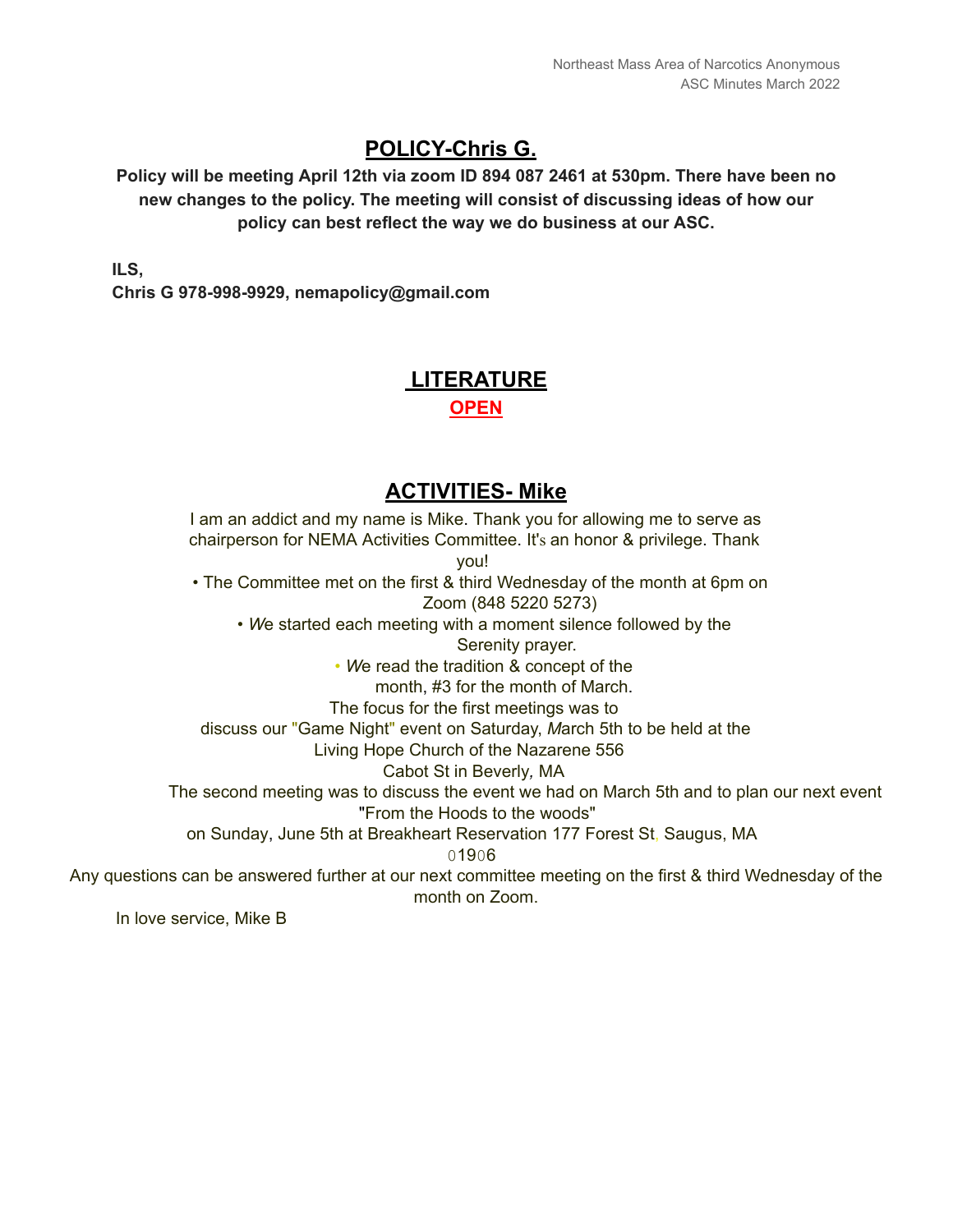# **FELLOWSHIP DEVELOPMENT-Nikki G.**

**We are currently working on creating a flier that will include information about Fellowship Development, what we do and how to get involved. All are welcome to attend, the zoom code being used will be the same as FD's shown below. All are welcome at FD meetings regardless of clean time! Our next FD meeting will be held on April 24th @12pm via Zoom ID: 836-0036-3070 Password: NEMAFD. All are welcome!!!**

**In Loving Service, Nikki G <3**

**New ZOOM Code!**

#### **WEBSITE DESIGN-SEAN D.**

- **● Replaced our order form with hyperlinks to NAWS and the NYC region for ordering books and other materials.**
- **● Added a link to the meeting resource page for IPs, booklets and everything else for any literature meeting other than actual book length literature which requires approval. Please look at the page and if rather than the link our area would like to put separate links in for all the lit we can post online. This will make it so you can in a pinch pull up all the meeting materials needed for any meeting outside of book length literature meetings.**
- **● The Website Subcommittee met on 3/27/22 at 12pm and discussion was over potential to at the end of the year move the site to create more opportunity and expansion.**
- **● Website Subcommittee will meet again on 4/24/22 at noon on zoom at: 436 143 3024**
- **● Calendar was added to the website.**
- **● GSR registration is also now on site.**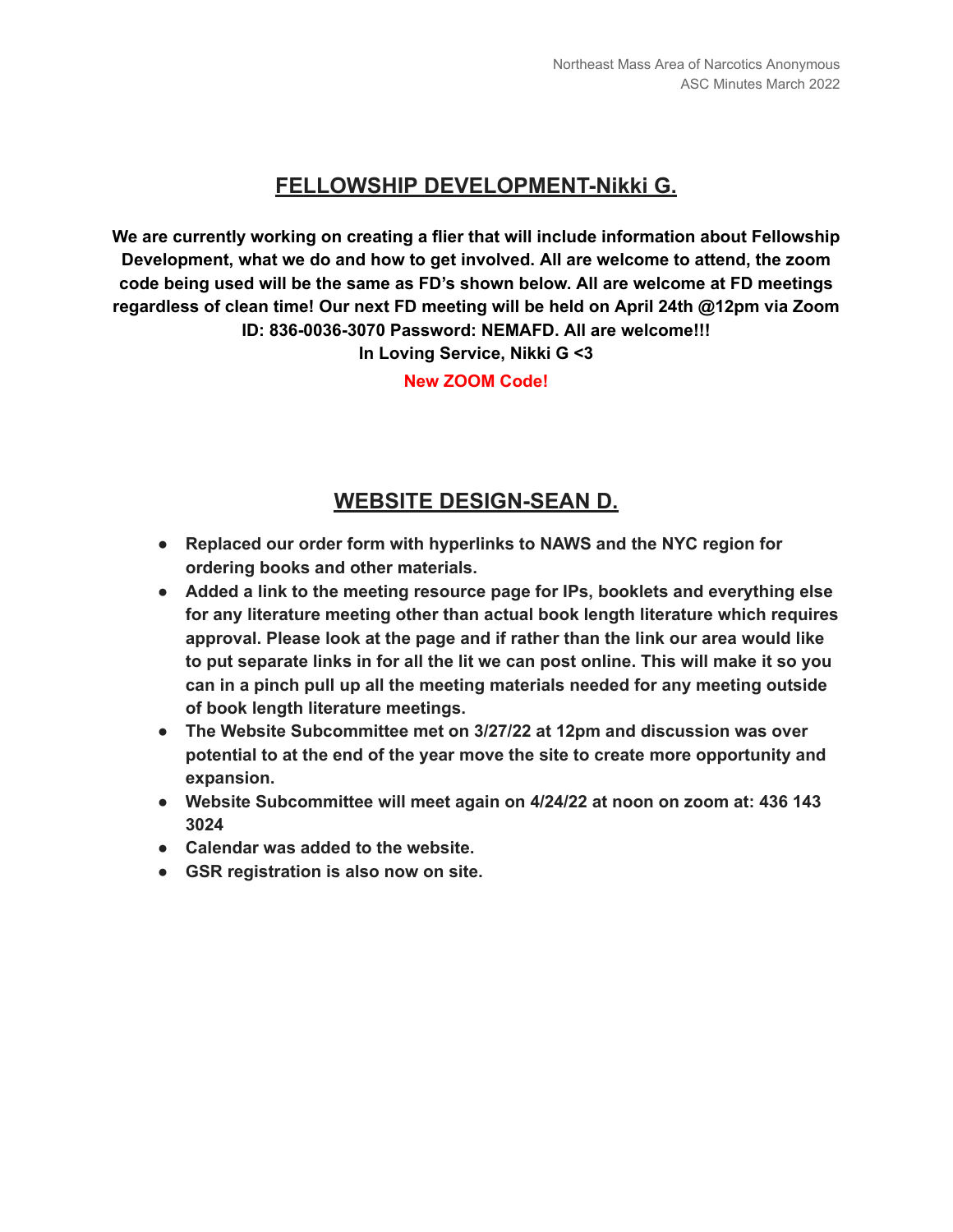#### **GROUP CONCERNS/NEW BUSINESS/OPEN FORUM**

**There were no group concerns.**

**Below is a list of which groups were represented at AREA: GSR's in Attendance: 11**

#### **Sunday-**

Michael - Promise A Day Clean Gabriel - Cope Without Dope **Monday-**Ricky - No Excuses **Tuesday-**Uncle Lou - Surrender is Key Chris - Just for Tuesday **Wednesday-**Tom - Spiritual Foundations **Thursday-**Mike - Deal with it (men) Adam - Ultimate Weapon **Friday-**Nicole - Miracles in Medford **Saturday-**Wayne - Saturday Morning Live Sleepy John - New Beginnings **Quorum for meeting was: ⅔: 7 (6 being majority)**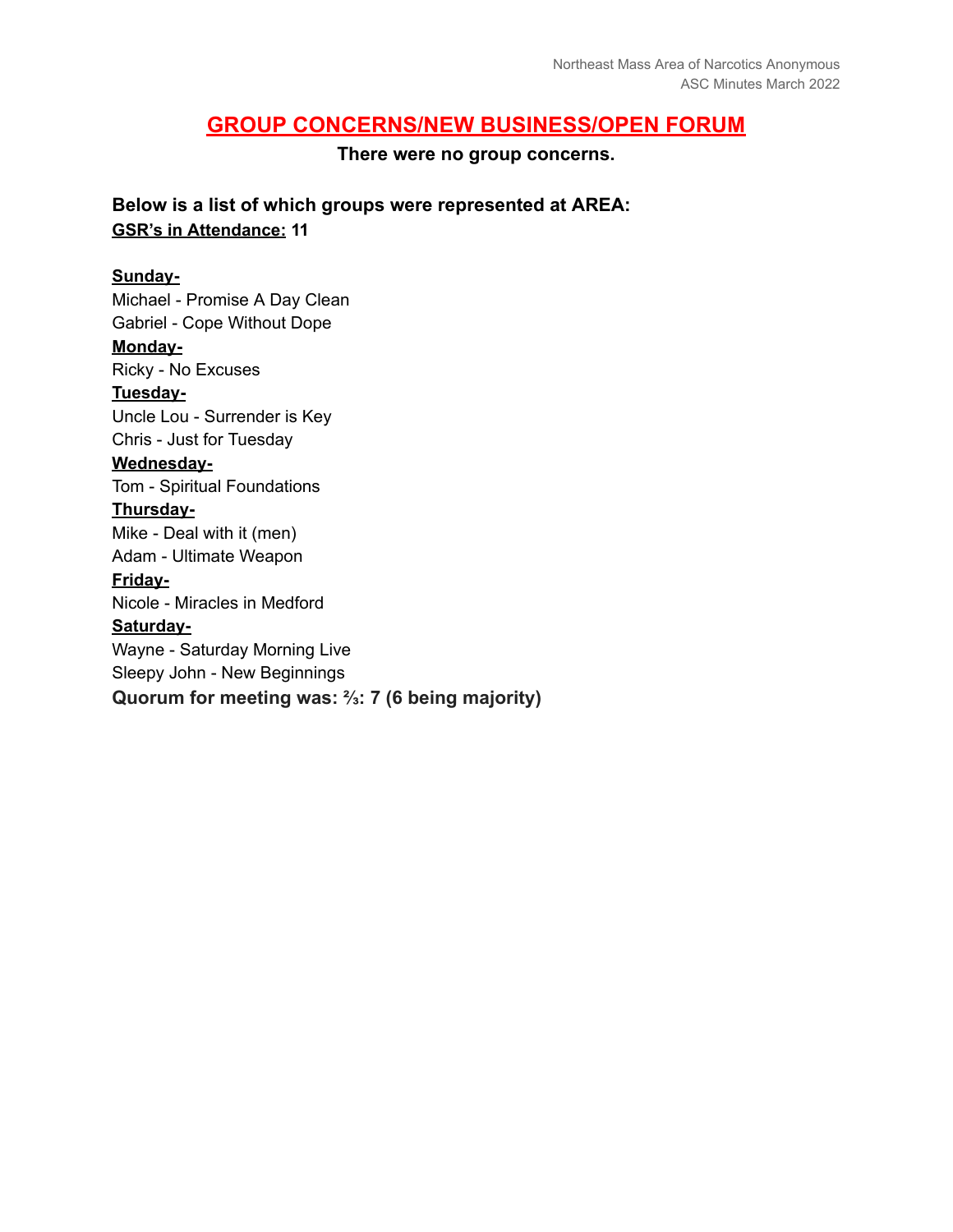| <b>Positions</b>       | <b>Name</b> | <b>Roll Call</b> | Phone #      | <b>Email</b>              |
|------------------------|-------------|------------------|--------------|---------------------------|
| <b>Chair</b>           | Joe P.      | <b>Present</b>   | 781-475-4201 | windsor3249@gmail.com     |
| <b>Vice Chair</b>      | Tricia C.   | <b>Absent</b>    | 978-751-0807 | patriciahill694@gmail.com |
| <b>Secretary</b>       | Nikki G.    | <b>Present</b>   | 978-473-2343 | nikkimarie548@yahoo.com   |
| <b>Asst. Secretary</b> | Jess N.     | <b>Absent</b>    | 617-650-0201 | jstarrxo@gmail.com        |
| <b>Treasurer</b>       | Tom S.      | <b>Present</b>   | 339-440-2388 | nematreasurer@gmail.com   |
| <b>Asst. Treasurer</b> | Kaitlin M.  | <b>Present</b>   | 508-364-6299 | kaitmurphy730@gmail.com   |
| <b>RCM</b>             | Mike C.     | <b>Present</b>   | 978-578-2375 | mikey1shorts@gmail.com    |
| Asst. Rcm              | <b>OPEN</b> |                  |              |                           |
| Literature             | <b>OPEN</b> |                  |              |                           |

# **Administrative Committee**

# **Subcommittees**

| <b>Committee</b>              | <b>Chair</b> | <b>Roll Call</b> | Phone #      | <b>Email</b>               |
|-------------------------------|--------------|------------------|--------------|----------------------------|
| H&I                           | Kaitlin M.   | <b>Present</b>   | 508-364-6299 | kaitmurphy730@gmail.com    |
| <b>Policy</b>                 | Chris G.     | <b>Present</b>   | 978-473-2343 | nemapolicy@gmail.com       |
| <b>Public Relations</b>       | Kris R.      | <b>Present</b>   |              | pr.nema@outlook.com        |
| <b>Activities</b>             | Mike B.      | <b>Present</b>   | 978-809-7430 | michaelbunnell@hotmail.com |
| <b>Convention Committee</b>   | Carla        | <b>Present</b>   | 617-312-5351 | minimilo17@yahoo.com       |
| Literature                    | <b>OPEN</b>  |                  |              |                            |
| <b>Website Design</b>         | Sean D.      | <b>Absent</b>    | 781-479-9104 | seanfromlynn@live.com      |
| <b>Fellowship Development</b> | Nikki G      | <b>Present</b>   | 978-473-2343 | fd.nema@gmail.com          |